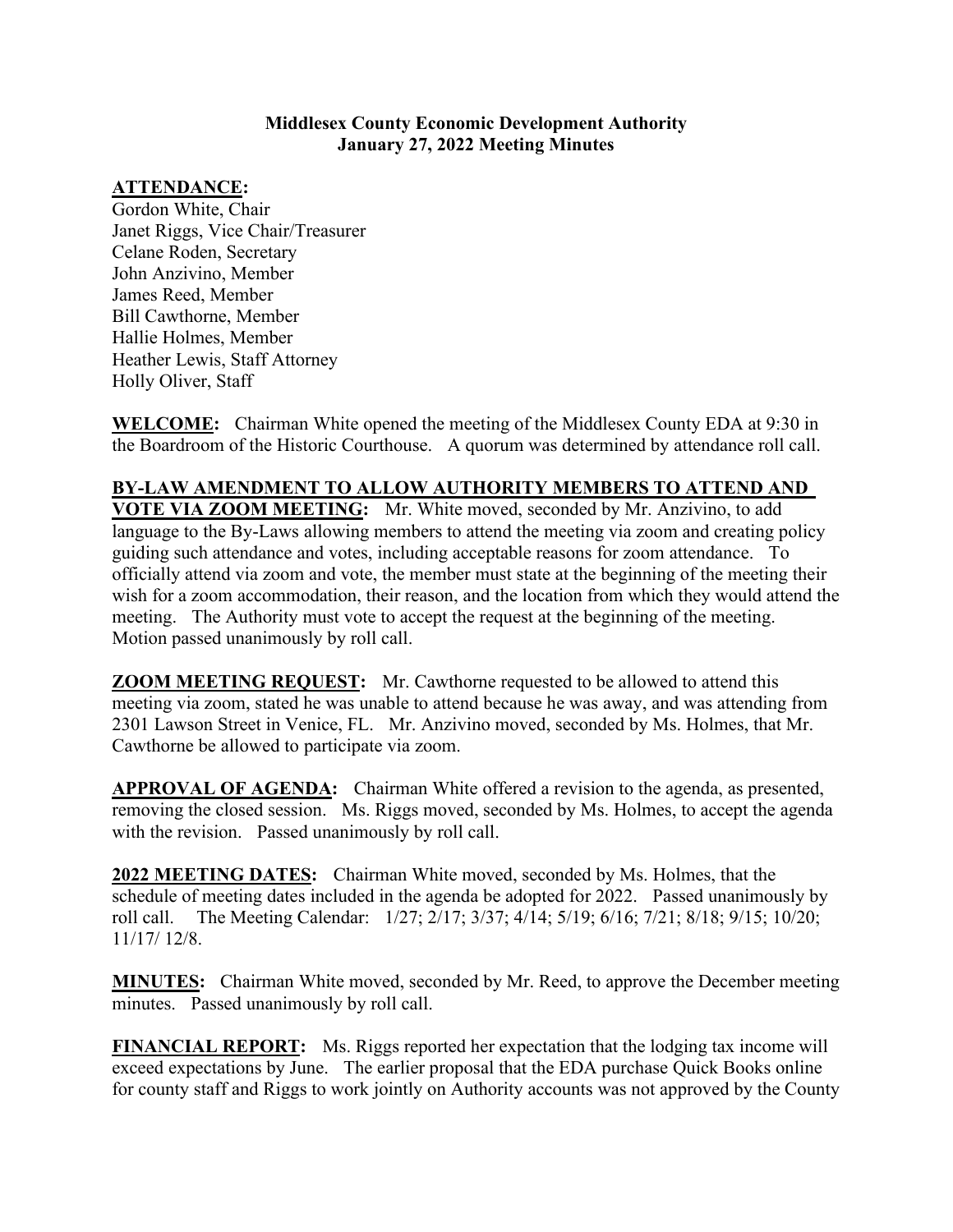Administrator; Ms. Riggs will provide Authority accounting services on a different online system. She will provide back-up info to Chairman White and others, as necessary, to assure continuity in her absence. Mr. Anzivino suggested it a good idea to revisit the MOU with the County regarding Authority financial management, as the County seems unable to honor the commitments made in the agreement. Mrs. Hammond clarified that issues with the County are with the County's current accounting system that cannot meet the Authority needs. The issue will be further discussed in the February meeting.

Ms. Riggs reported the Authority CD soon expires and will roll into the general account until the Federal Reserve raises interest rate (expected in March) to take advantage of higher rates.

Ms. Riggs presented in print the following 6-month report (June 2021 - December 2021) to cover the period. There was no report due to problems with implementation of the county system. JULY: Income: *258.01 (interest)* Expense: *4695.06 (compensation), 135.15 (supplies), & (liability insurance)* Total July Expense: 6845.21

AUGUST: Income: *113.21 (interest).* Expense: *2282.18 (compensation)*  SEPTEMBER: Income: *85.56 (interest).* Expense: *2346.77 (compensation), 37.61 (supplies)*. Total September Expense: 2384.38 OCTOBER: Income: *257.17 (int.), Fees: 13,548.75 (Middlesex Cty), 4045.98 (YMCA),* 

*952.43 (VSBFA Christ Church); 15,645 (HRSD Easement Pay)* Total October Income: 35,449.30

OCTOBER: Expense: *2949.61 (compensation); 2310 (ads); 299 (travel); 194.52 (telephone).* Total October Expense: 5753.13

NOVEMBER: Income: *117.79 (interest); 6972.84 & 6972.84 (Rappahannock Westminster Canterbury Fees) 63,060.54 (Lodging Tax); 41,950 (County Contribution)* Total Nov Income: 119,074.01

NOVEMBER: Expense: *3143.30 (compensation) 3540 (ads); 297.18 (supplies).* Total November Expense: 7345.95

DECEMBER: Income: *105.23 (int); Fees: 2179.68 (YMCA), 349.74 (USBFA Christ Church) Total Dec.* Income Total: 2634.65. Expense: *2626.74 (compensation)* 

Ms. Roden moved, seconded by Mr. Reed, that the financial report be accepted. Ms. Roden moved, seconded by Mr. Reed, that the financial report be a discussion of timing and process for preparing and distribution of financial reports expended to include the Board packet and preparation and distribution of all material for Authority meetings and online public information. Ms. Oliver will create a timeline for the next meeting, including deadlines for material submission.

## **OLD BUSINESS:**

## Tractor Supply Contract

Mr. White moved, seconded by Mr. Anzivino, to approve the Tractor Supply Co. purchase contract for the Cook's Corner property statement by Gordon White before the Middlesex EDA on Jan. 27, 2022. We are ready to vote on the Tractor Supply contract. As I see this contract, it is the best chance Middlesex County has had since I came here, 26 years ago, to attract an important new company which will pay significant taxes and hire a number of employees, on an equal basis, of course, from among our citizens.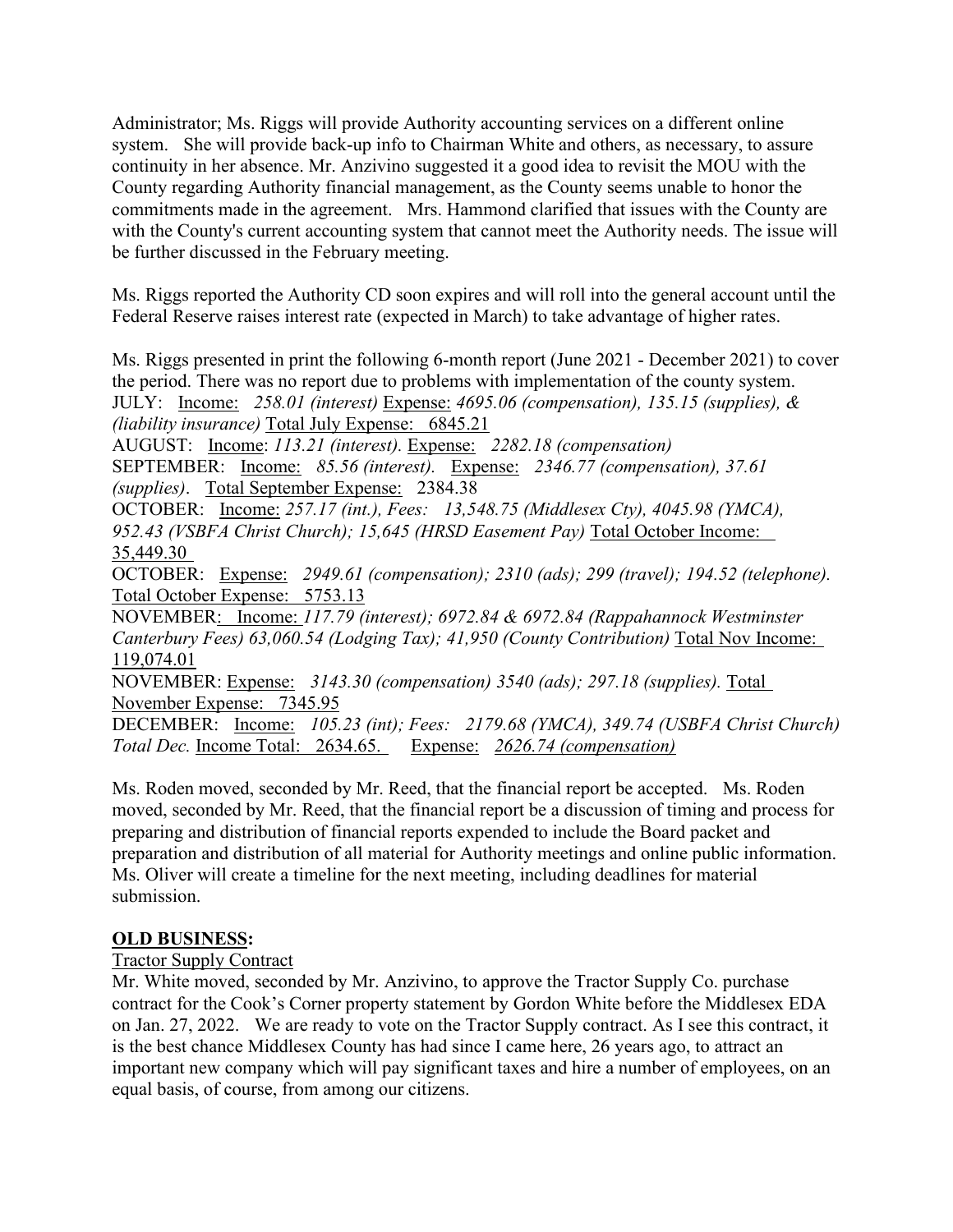Looking around the Commonwealth of Virginia, I see signs elsewhere of citizens being forwardlooking and those who are not.

I am somewhat familiar with a tale of two localities that went in different directions over recent years. In Mecklenberg County, they accepted new businesses. In adjacent Brunswick County, they did not.

In South Hill, the largest town in Mecklenberg County, things are thriving. New businesses have come in, employment is up. However, if you drive through Lawrenceville, the seat of Brunswick County, most of the storefronts are boarded up. The population is falling. It is sad.

I hope Middlesex County does not go the way of Brunswick County.

Since I moved here there have been two Dollar General stores built and a small shopping strip in Deltaville, anchored by an EVB Bank. That bank office has now closed. Two pizza restaurants there have come and gone. Eckhardt's, which was probably the best restaurant in Middlesex, has closed. Even Deagle's, once the prime boatyard in the county, where the *Miss Anne* and the *Sequoia* were rebuilt, has closed.

Tractor Supply Company is a growing national retailer. Bringing them will show that Middlesex can attract a growing business. Accepting Tractor Supply will demonstrate that there is life in Middlesex and that it is receptive to new businesses.

On the other hand, to reject it would send a message to both commercial real estate agents and businesses that Middlesex is not receptive to new businesses. The Board of Supervisors gave this property to the EDA for development in 2018 under a motion offered by Mr. Jessie and approved unanimously. The Supervisors subsequently gave the EDA \$100,000 to be used as a grant to encourage use of the site. As recently as last September, the Supervisors, again by unanimous vote, approved an MOU which cleared the way to, if necessary, demolish the derelict RCE building.

Tractor Supply Company has examined alternative sites. They have told us, in no uncertain terms, that they are not interested in coming to Middlesex except at the Cook's Corner site. The present contract has been negotiated until it appears to be acceptable to Tractor Supply Company and to us. I realize that there is opposition from a minority of the Board of Supervisors. But I believe a majority of both the Planning Commission and the Supervisors see Tractor Supply as a good business and a good neighbor which will enhance the Cook's Corner area. The issues which the opponents raise against Tractor Supply can rather easily be handled, along lines already discussed, and indeed, offered the EDA as recently as last summer. I hope that we can approve this contract. The motion gave rise to much discussion on both sides of the motion. Mr. Reed questioned the rapid movement forward on this issue, given concerns from the community regarding the location of the new business and best use for the property. He expressed concern that Tractor Supply was dictating the terms and location when the RCE building, and property, is of instrumental interest to many in the county. Others see it best used as a badly needed youth recreation park, fitness center for the elderly, and multiple uses for the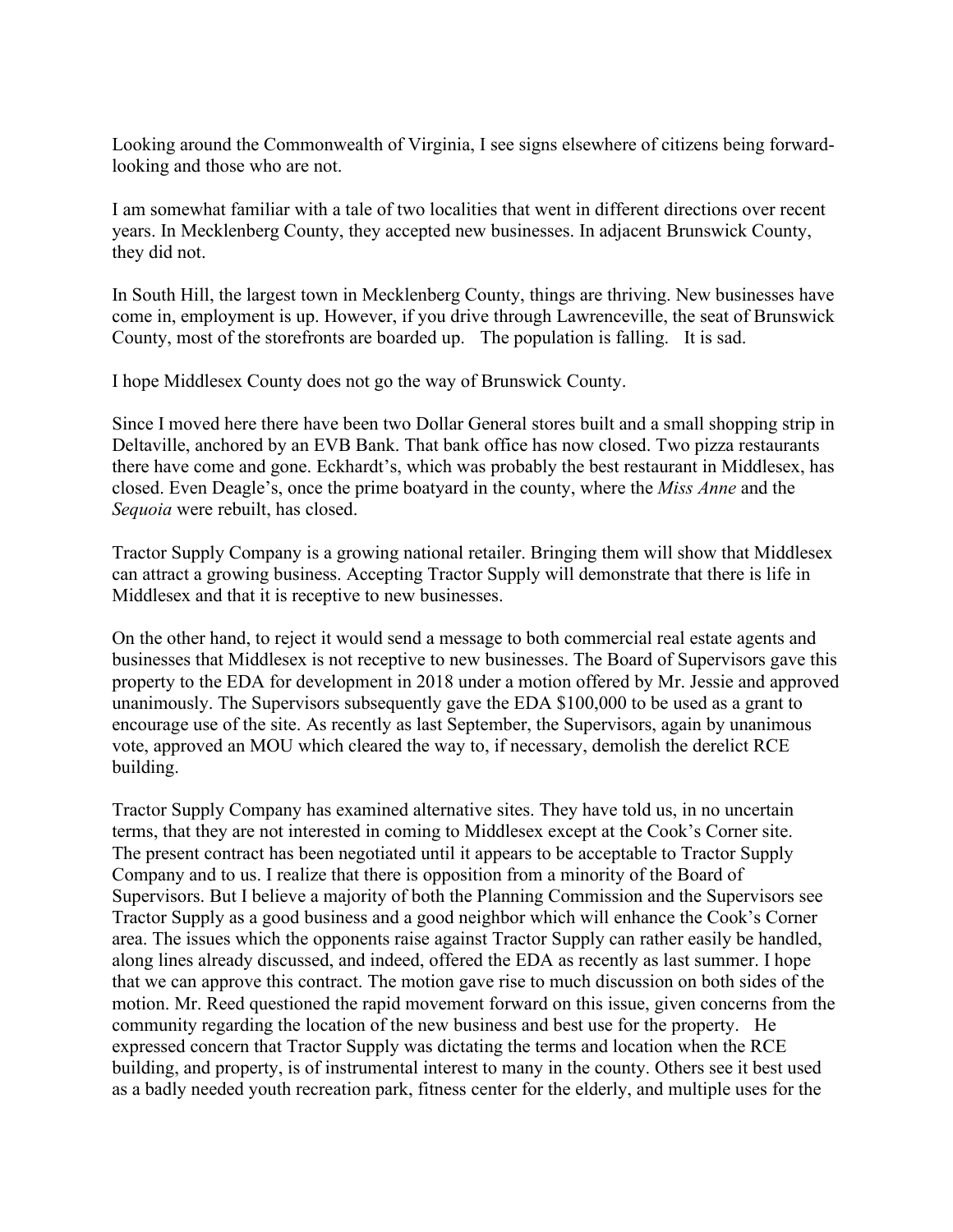expansive kitchen in the RCE building. The erection of a Skate Park should have raised concerns about a Tractor Supply store on the property. County Parks and Recreation has plans for a recreation area in front of the Skate Park. Mr. Reed feels the Authority needs to ensure the development of this property is good for the whole county. Once Tractor Supply moves in, it cannot be undone. Ms. Holmes expressed her concern as well about the rapidity and secrecy of the Tractor Supply discussions and the loss of a recreation area badly needed for the County youth. She also pointed out concern in the community about the rapid commercialization of Cook's Corner. Ms. Roden suggested working with Tractor Supply for contractual agreement to be sensitive to, and respectful of, the nature of the youth recreation development behind their business. Mr. Cawthorne pointed out this is a Board of Supervisors discussion. The Authority was given the property by the BOS with the charge and support from the Supervisors to secure a long-term lease or buyer for the property. With the Tractor Supply contract, the Authority has honored that charge. Mr. Anzivino pointed out the property is a commercial area with sewerage and water systems installed for economic development. Recreation is an extremely important issue, but it is a county issue, not an EDA issue. EDA has been planning for a commercial use for the past 4 years. The building is in extremely bad condition with no disability access, badly needed expensive repairs, and likely asbestos, and the Authority would be on the hook for the brokerage fee if the contract is not honored. Ms. Riggs was sympathetic to the need for a recreational area but stated it is too little too late for this contract to be abandoned. Mr. Cawthorne suggested it is time for a vote. Ms. Riggs called the question. Ms. Roden again suggested the contract be revisited and requested an amendment to the motion to include an addition to require sensitivity to the youth activities on the adjacent property. Chairman White accepted the change, and Mr. Cawthorne seconded the motion with the change. Motion passed with yeas from all but Mr. Reed and Ms. Holmes, both of whom voted nay. Mrs. Lewis will draft the change in the contract. If Tractor Supply signs with the change, the issue moves onto the Special Use Permit process.

#### **OLD BUSINESS:**

#### EDA Executive Director Hire

Mr. Anzivino and Mr. Reed will begin the process for recruiting and hiring a new Executive Director per the process approved in the December meeting.

#### **NEW BUSINESS:**

#### ARPA Grant

Middlesex County has received a 3-year, \$120,000 ARPA grant to promote tourism. The County to date has decided to administer the funds rather than pass them on to EDA. The Authority will still submit tourism ideas to the county. In doing so, Chairman White suggests we speak with tourism-related entities in the county: Campgrounds, Marinas, Museums, and Restaurants. His suggestion is to invite interested parties to an EDA meeting to share their suggestions. He also asked Ms. Oliver to put together potential marketing venues and costs. She presented a packet of options. Mr. Anzivino pointed out the Authority cannot move forward with marketing or other specific strategies without a plan to guide it. While the three years began January 1, and deadlines loom for spring advertising, it is more important to put a well thought-out plan in place before beginning to operationalize the grant. Ms. Riggs questioned why we are doing this work without sufficient information from the county and access to the grant portals. Ms. Riggs moved, seconded by Ms. Roden, that we communicate